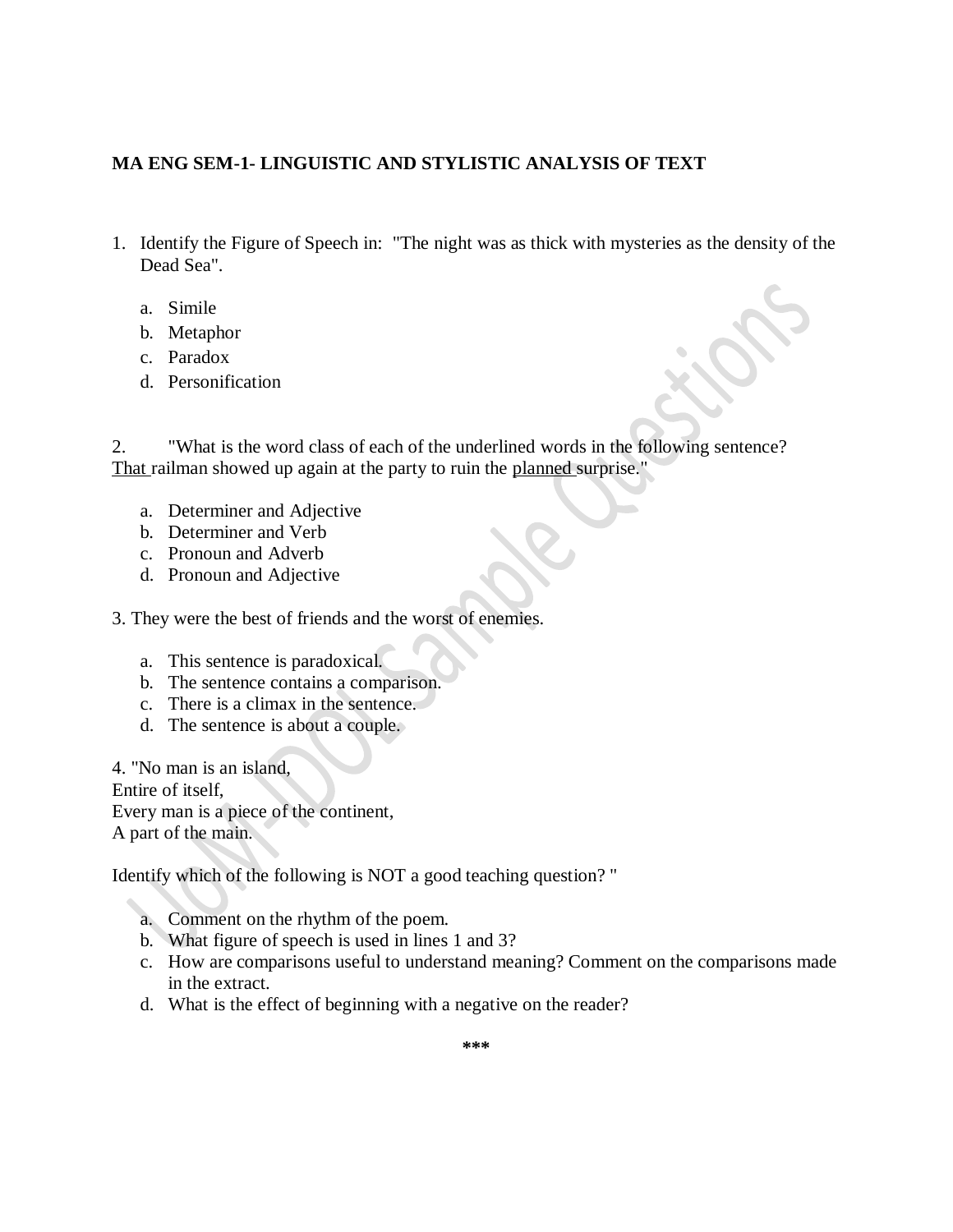## **MA ENG SEM 1- LITERARY THEORY AND CRITICISM**

- 1. What is the defect of Shakespeare's poetry?
	- a. They are too long
	- b. They are only sonnets
	- c. They do not have potential to delight
	- d. They delight without teaching
- 2. B. P. Shelley refutes Thomas Love Peacock's arguments in his essay
	- a. "Four Ages of Poetry"
	- b. "Theory of Imitation"
	- c. "Defence of Poetry"
	- d. "Art as Technique"
- 3. \_\_\_\_ Rasa concerns exploits of brave and noble individuals.
	- a. Veera
	- b. Hasya
	- c. Raudra
	- d. Bibhatsa

4. When Shklovsky extends the notion of defamiliarization to the study of fiction, he gives the example of

- a. Joseph Andrews
- b. Tristam Shandy
- c. Tom Jones
- d. Humphrey Clinker
- 5. Paradox, for Brooks, is
	- a. an embellishment to poetry
	- b. the conventional language used in poetry
	- c. a tool to entertain in poetry
	- d. the language appropriate and inevitable to poetry

\*\*\*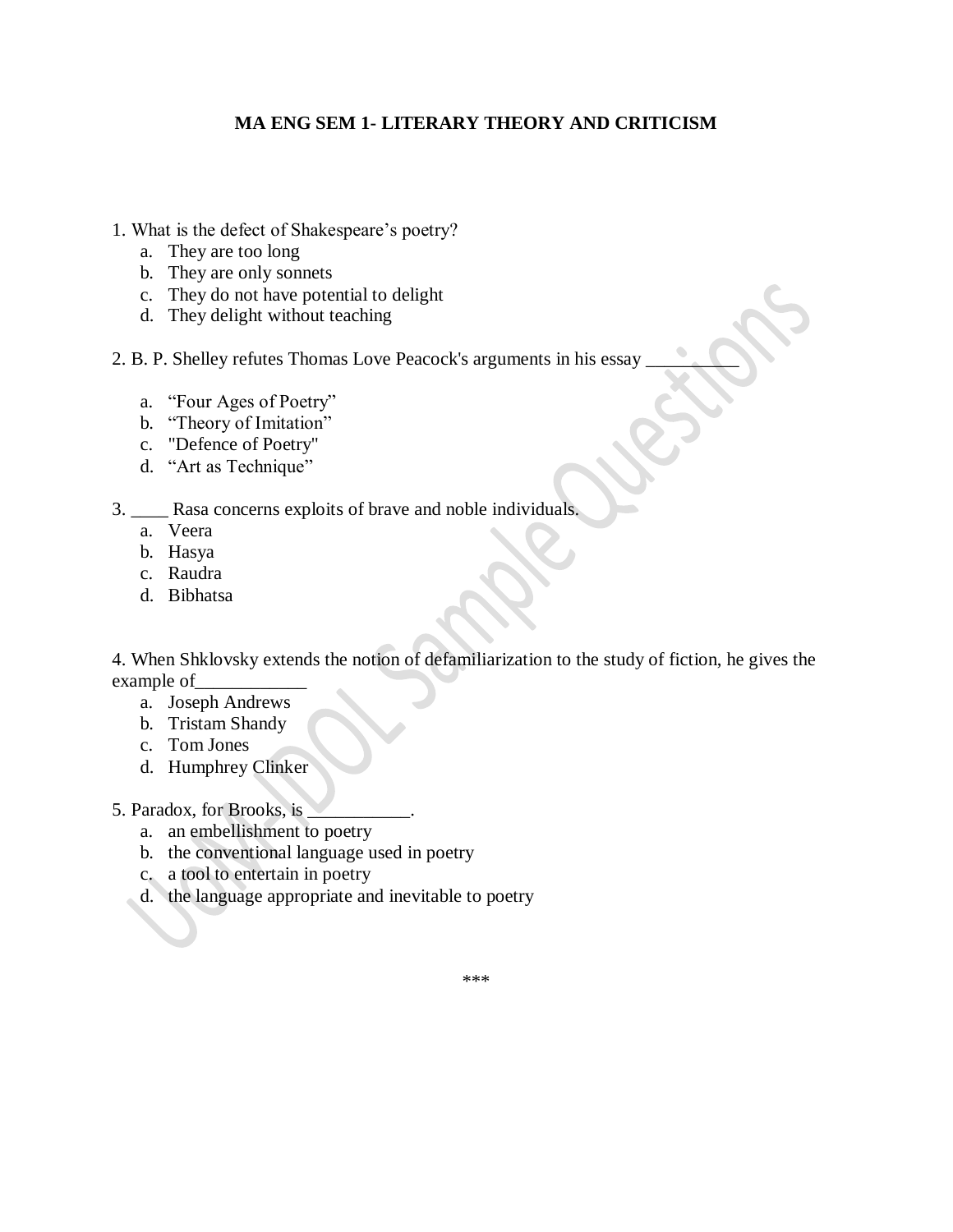## **MA ENG SEM 1- PRE-20TH CENTURY FICTION**

- 1. A picaresque novel dramatizes the life of what kind of person?
	- a. A member of the royalty
	- b. A lowborn, wandering adventurer
	- c. A member of the middle class engaging in self-exploration
	- d. A child as he or she develops into an adult
- 2. The main purpose of the voyage undertaken in the novel Humphrey Clinker is
	- a. to restore the health of gout-ridden Matthew Bramble
	- b. to find Bramble's missing Son
	- c. to find a suitable husband for Tabitha Bramble
	- d. to find some amusement
- 3. When Victor meets up with his creation in the mountains, how much time has passed?
	- a. One year
	- b. Two years
	- c. Three years
	- d. Four years
- 4. Who actually is Nemo in Bleak House?
	- a. Captain Hawdon
	- b. Mr Krook
	- c. Mr Tom Jarndyce
	- d. Mr Snagsby
- 5. What was a profession of a person whom Susan was sold?
	- a. Sailor
	- b. Hay cutter
	- c. Gambler
	- d. Magician
- 6. What does the title Sense and Sensibility refer to
	- a. Emotionality and intellectuality
	- b. Sensitivity and spirituality
	- c. Common sense and intelligence
	- d. Sensitivity and practicality